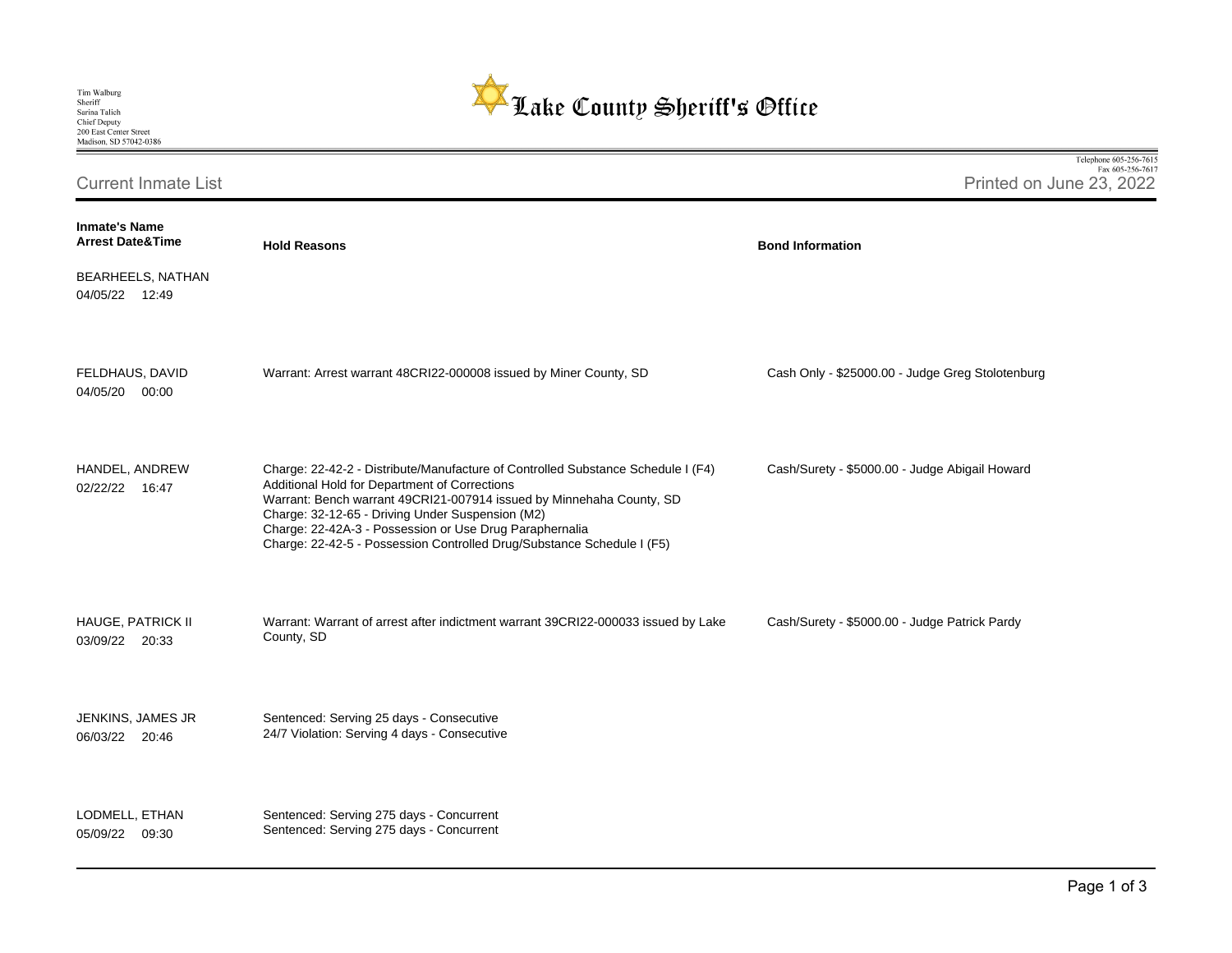| <b>Inmate's Name</b><br><b>Arrest Date&amp;Time</b> | <b>Hold Reasons</b>                                                                                                                                                                                                                                                                                                                                                                                                                                                                                      | <b>Bond Information</b>                                                                                                                                                          |
|-----------------------------------------------------|----------------------------------------------------------------------------------------------------------------------------------------------------------------------------------------------------------------------------------------------------------------------------------------------------------------------------------------------------------------------------------------------------------------------------------------------------------------------------------------------------------|----------------------------------------------------------------------------------------------------------------------------------------------------------------------------------|
| LONGORIA, ANTONIO JR<br>05/06/22 17:41              | Charge: 22-42-5 - Possession Controlled Drug/Substance Schedule II (F5)<br>Charge: 22-42-5.1 - Drugs-Unauthorized Ingestion of Controlled Drug/Substance<br>Schedule I (F5)<br>Additional Hold for Department of Corrections                                                                                                                                                                                                                                                                             | Cash Only - \$2500.00 - Judge Abigail Howard                                                                                                                                     |
| MORSE, ALLYSON<br>05/22/22 15:00                    | Sentenced: Serving 30 days - Concurrent<br>Sentenced: Serving 90 days - Concurrent                                                                                                                                                                                                                                                                                                                                                                                                                       |                                                                                                                                                                                  |
| PENEAUX, TRAVIS<br>06/19/22 23:51                   | Warrant: Bench warrant 39CRI22-000001 issued by Lake County, SD<br>Warrant: Warrant of arrest after indictment warrant 39CRI22-000069 issued by Lake<br>County, SD<br>Warrant: Bench warrant 39CRI20-000223 issued by Lake County, SD<br>Warrant: Bench warrant 39CRI21-000192 issued by Lake County, SD<br>24/7 Violation: Serving 4 days - Consecutive                                                                                                                                                 | Cash Only - \$500.00 - Judge Bob Pesall<br>Cash Only - \$500.00 - Judge Bob Pesall<br>Cash Only - \$5000.00 - Judge Patrick Pardy<br>Cash Only - \$5000.00 - Judge Patrick Pardy |
| REDLIN, STEPHANIE<br>06/19/22 08:00                 | 24/7 Violation: Serving 4 days - Concurrent                                                                                                                                                                                                                                                                                                                                                                                                                                                              |                                                                                                                                                                                  |
| SHEPHERD, STORM<br>05/14/22 19:50                   | Charge: 32-33-18.2 - Eluding Law Enforcement-Aggravated<br>Charge: 35-1-9.1 - Open Container/Motor Vehicle (M2)<br>Charge: 35-9-2 - Underage Purchase/Possession/Consumption of Alcoholic<br>Beverages (M2)<br>Charge: 32-38-1 - Seatbelts-Fail to Use Seatbelts<br>Charge: 22-42-15 - Ingesting Substance Excluding Alcohol/To Intoxicate (Drugs)<br>Charge: 32-12-22 - Driving Without Valid License or Permit<br>Charge: 32-35-113 - No Proof of Insurance<br>Charge: 32-24-1 - Reckless Driving (M1) | Cash Only - \$5000.00 - Judge Abigail Howard                                                                                                                                     |